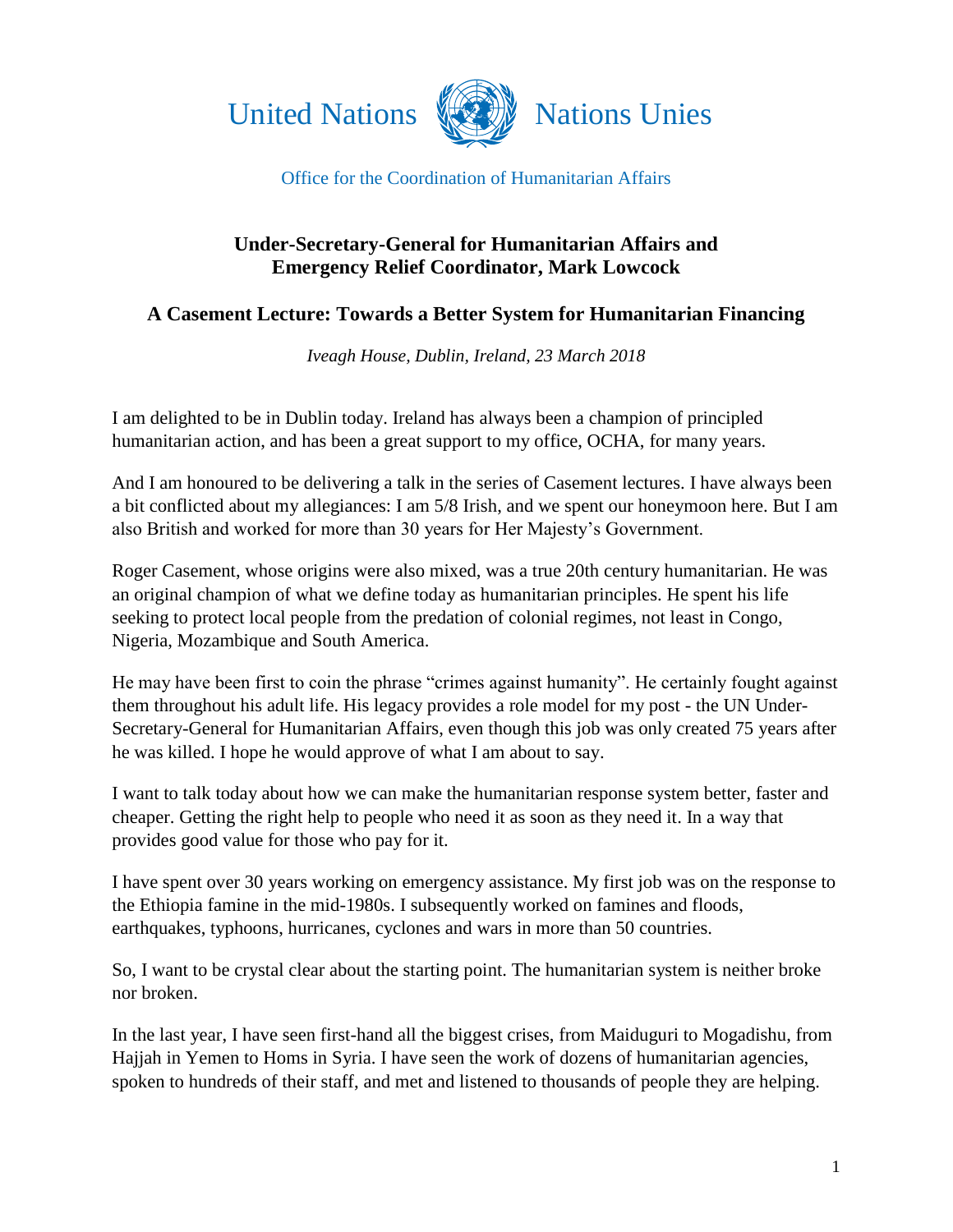The humanitarian system has never been more effective. We reach tens of millions of vulnerable people each year. We unquestionably save millions of lives.

Last year the humanitarian community helped stave off famines in South Sudan, Somalia, northeast Nigeria and Yemen. We provided life-saving aid and protection to over 620,000 Rohingya refugees fleeing violence and persecution in Myanmar. And we helped millions of displaced people throughout the world, from Afghanistan to Colombia, from the Congo to Ukraine.

We are better – and quicker – at identifying different groups' specific needs in crises.

Humanitarian agencies are more competent and professional than ever before. Response plans are more coordinated, comprehensive, innovative and well executed.

Agencies are more generously financed. UN appeals alone raised a record US\$14 billion in 2017, up from \$4 billion in 2005.

Collaboration between local first responders and international agencies like the UN, Red Cross and Red Crescent and the NGOs is more joined up.

And never have humanitarian organizations been so focused on making every dollar and euro go as far as it can in saving lives and reducing suffering.

People rightly observe that we claim that the system is better than ever, but needs seem to be rising every year and we are appealing for more money every year. How can that be, they ask?

It's a fair question.

There is a paradox. On the one hand, over the last 40 or 50 years, 100 countries have enjoyed dramatic economic and human progress. Increasing life expectancy, ending acute hunger, reducing child and maternal death, expanding education, and making electricity, water and the internet available to almost everyone.

On the other hand, though, 30 or 40 countries, mostly in Africa and the Middle East, have either not seen those gains or have had them destroyed by conflict. Those are the places where humanitarian need is concentrated. Ok, I can hear you think, but that does not explain why needs in the smaller group of countries are so much larger and more expensive to meet than they used to be.

## You're right.

There are three main reasons why UN humanitarian appeals, which amounted in 2005 to \$6 billion, have grown this year to a record \$24 billion.

The first is simply that the world is bigger. The population has grown by 1 billion since 2005. And much of the growth has been concentrated in places with severe humanitarian problems.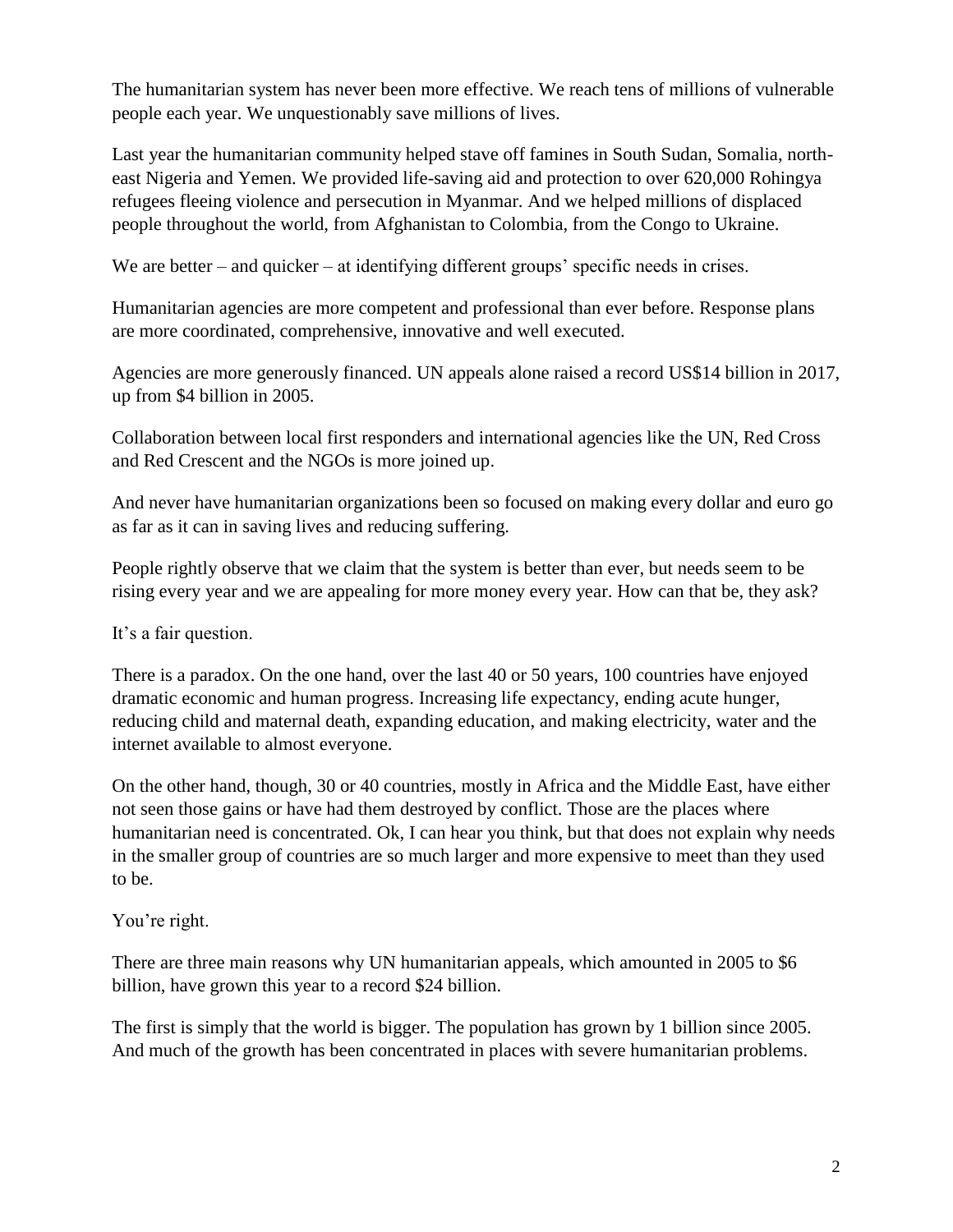Second, the recent wave of horrific conflicts in places like the Lake Chad basin, the Horn of Africa, Syria, Yemen and Iraq, in some cases linked to terrorism and extremist insurgencies, has created enormous and expensive need.

The third and biggest explanation for the growth in appeals, though, is that standards in meeting humanitarian need have got higher. Decades ago, humanitarian response often focused on the bare minimum life-saving requirements, typically revolving around food, shelter and water. Now—and this is a good thing—we aspire to cover health, education, protection (especially for women and girls), livelihoods and early recovery. That's a big part of why the size of appeals and the amount of funding have grown.

Humanitarian work is increasing life expectancy. Through the work of UNICEF, the World Health Organisation and others, it is reducing child and maternal death. Fewer people die in humanitarian crises now because both the quality and coverage of the response is higher than it used to be.

Nevertheless, there is ample scope to improve the global humanitarian response system.

Disasters and emergencies are predictable. Not in the sense that we know exactly when and where the next one will be, but in the sense that we know droughts, earthquakes, floods, hurricanes, cyclones and storms are a fact of life and, linked to climate change, are on the rise.

We know that many countries still need help dealing with these problems. And we also know that crises caused by conflict typically last a long time. That means they require sustained responses.

So—and this is really the only point I am making today—what we need to do is to move from today's approach, where we watch disaster and tragedy build, gradually decide to respond and then mobilize money and organizations to help; to an anticipatory approach where we plan in advance for the next crises, putting the response plans and the money for them in place before they arrive, and releasing the money and mobilizing the response agencies as soon as they are needed.

Does that sound like rocket science?

No, I don't think so either.

Would it really make a difference though? Well yes, actually, it really would.

Take the example of Ebola in West Africa, which I spent a lot of the second half of 2014 and much of 2015 working on. The signs of trouble were evident in March and April 2014. Had there been a bit more money - \$10 million would probably have done it – and a few more organizations alongside the heroic MSF (Doctors without Borders) and a better understanding in the countries concerned that gripping the problem early would have saved many lives and prevented much economic damage, the pandemic could have been brought under control quite quickly.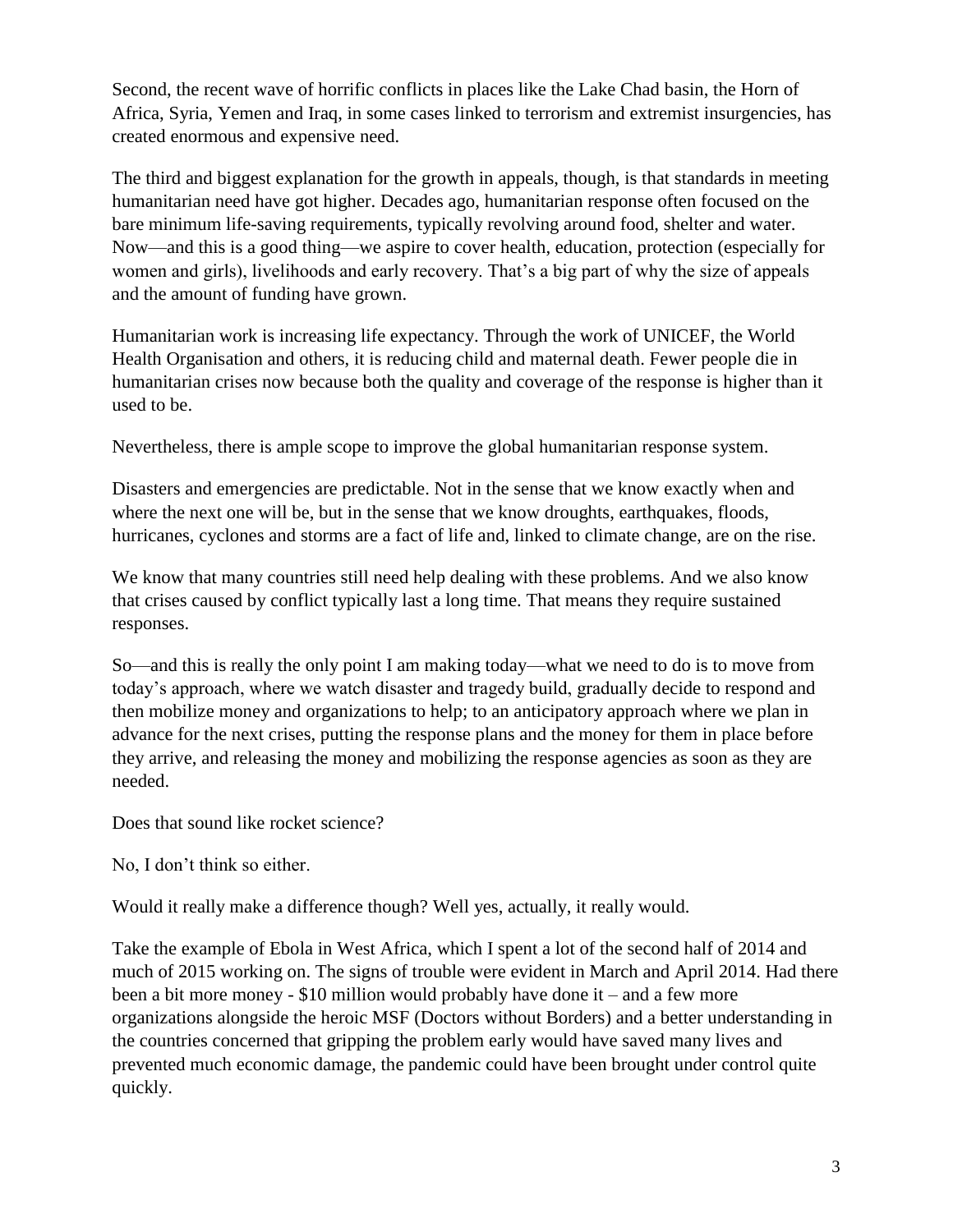But because it was allowed to get out of control, the ultimate cost of dealing with it exceeded a billion dollars and required the mobilization of thousands of international public servants, including from the US and British military, working alongside their west African counterparts. By the time the outbreak had been contained, more than 11,000 people had died, including over 800 West African health workers.

Our aim in future should be to prevent crises reaching that level. For many of them, not just health pandemics, that is entirely possible. And even where it is not, we can organize humanitarian relief to reduce suffering faster and play a bigger part in solving the underlying problems.

I am going to spend the rest of my time with you running through a six-part agenda for doing just that.

The first thing we need to do is to make much greater use of disaster risk insurance.

Insurance is taken for granted in high-income countries, where almost half of natural hazard costs are covered by insurance. That is not in the case in poorer countries, which on average have just 5 per cent coverage.

My colleagues at OCHA have estimated that 20-30 per cent of the needs we identified in our Global Humanitarian Overview for 2018, which we published last December, could in principle be met through insurance.

Interestingly, insurance companies like Swiss Re and Munich Re, asking the same question, have got to roughly the same answer.

Some of this is already happening. You will recall the Caribbean Hurricanes Irma and Maria, which dominated our TV screens last September.

Within days, the Caribbean Catastrophe Risk Insurance Facility paid out to four countries hit by the storms. These countries' governments had paid into a parametric insurance scheme to protect them from the impact of earthquakes, cyclones and flooding.

Last month, a big cyclone wreaked havoc in Tonga. The Pacific Catastrophe Risk Insurance company, owned by five countries and supported by the World Bank, has already paid out to help finance the recovery.

Similar models are being tested for food crises. Many African countries – often supported by donors and now also by the African Development Bank – pay into the Africa Risk Capacity initiative. It offers insurance against food insecurity caused by drought.

Crucially, it is automatically triggered, based on rainfall or other parameters. Automaticity is the most effective way to depoliticize response. And just as crucially, the money released is used to finance response plans that have been developed and approved in advance.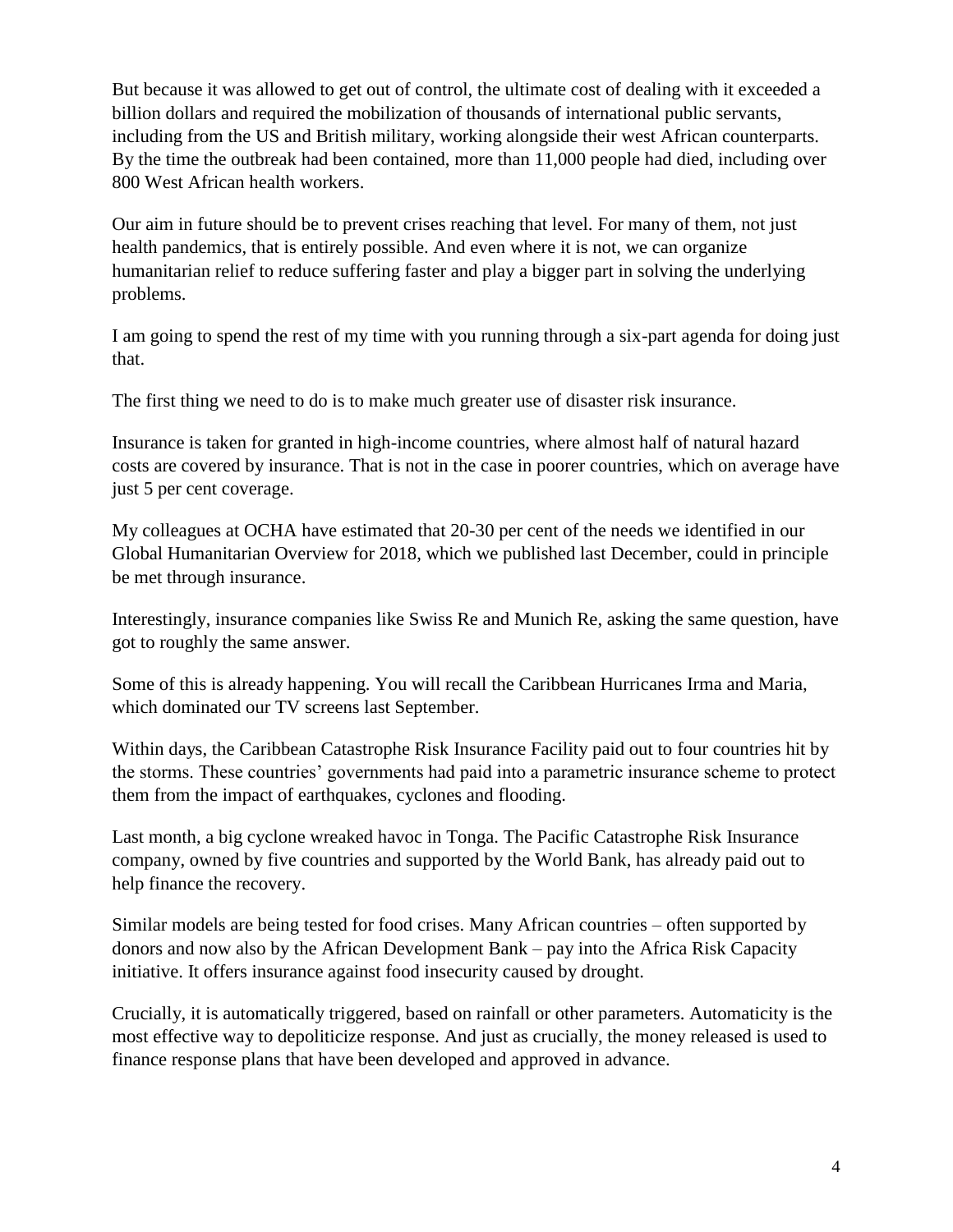Since its inception, ARC has made payouts for eight countries. The latest, to fund drought response in Senegal, Malawi, Mauritania and Niger, totaled \$34 million, helping 2 million people with food, water and livelihoods.

A similar initiative, Global Parametrics, backed by the British and German governments, is launching an insurance scheme potentially protecting 4 million people in Africa and Asia from climate related threats to their livelihoods.

And a leading NGO, the International Rescue Committee, is developing proposals for displacement insurance, which could trigger financing as soon as refugees or people movements are a trickle rather than waiting for the flood.

Other insurance products and mechanisms are being developed through public-private partnerships. Like the Insurance and Development Forum, which brings together UN agencies and insurance partners to extend insurance to build resilience in at-risk countries. And the Centre for Global Disaster Protection in London, which will provide a hub for leveraging expertise in risk, science and insurance to help developing countries with disaster planning and risk-transfer insurance.

But when it comes to insurance, the devil is in the detail. Some people think some humanitarian crises are not insurable. I'm not sure if that's true. My guess is that, for the right price, some insurer somewhere will take on almost any risk.

In some cases, though, that might not be the best approach. Let me offer a personal example: I, like, I'm guessing, all of you, insure my house. I do not, however, insure my son's laptop.

My insurance company's experience over the years with me on that has led them to be willing to offer cover only at an annual premium somewhat greater than the replacement cost of the computer. I have concluded that it is better to accept the risk myself, and organize my affairs so that I can handle the contingency myself when it arises.

That brings me to my second proposition: that crisis response would be improved by greater use of pre-agreed, contingency financing windows by the multilateral system.

Most governments organize contingency financing for themselves through their budget processes. But a minority are unable or unwilling or too constrained to do so.

The multilateral system already recognizes this in some of the help it offers.

One example is the deferred draw-down lending option the World Bank offers its better off – i.e. IBRD – borrowers. They access money at rates related to the Bank's own cost of borrowing, which is typically much lower than the borrowers can obtain themselves.

This is a form of contingency financing: the deal is that the money is available instantly at the request of the borrower, but that if it's not needed, it's not drawn and of course not paid for.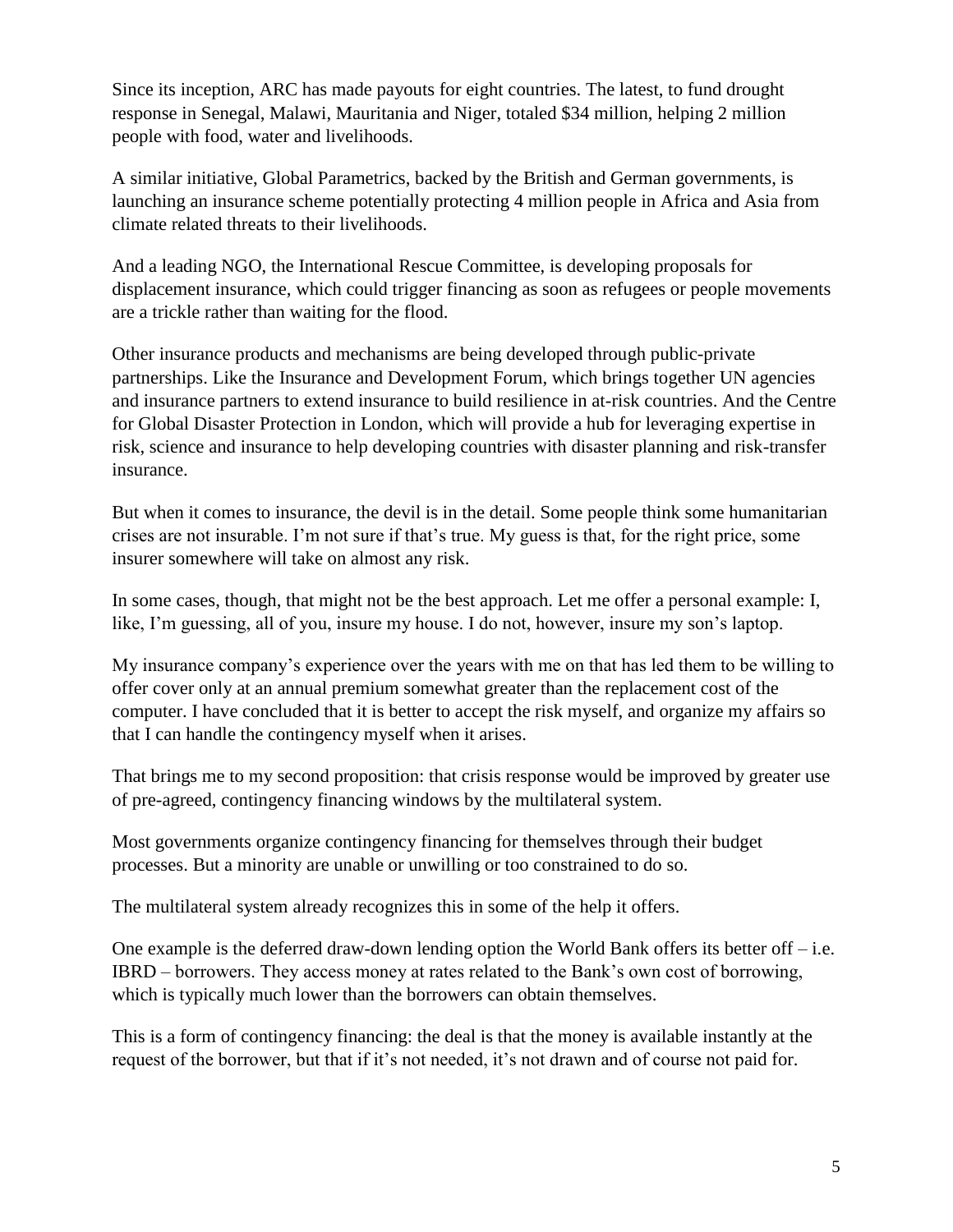Exactly the same principle can apply to the poorer clients of the development banks. This approach means that financing can arrive in days, rather than the months that it can take to mobilize funds from the donors or institutions at the moment.

There are already examples of this. The Pacific cyclones I mentioned earlier triggered such a contingency financing payout just last month from the Asian Development Bank. The Inter-American Development Bank has a similar contingent credit facility for natural disasters.

One of the most important developments in crisis financing in recent years has been the creation of the World Bank's Crisis Response Window in IDA – the Bank's window for its poorer clients. Under the current IDA provision – IDA 18 - there is \$2 billion available for the Crisis Response Window.

The current system for the window involves negotiating response packages as each crisis appears. That takes time. A natural next step, for the most clearly vulnerable countries, is to put the arrangements in place in advance. Obvious candidates would be Nepal for earthquake risk, and Somalia and Ethiopia for drought risk.

The big advantage of an anticipatory approach like this to crisis management, as with insurance, is that it cuts response times and costs, facilitates better-quality programme design and impact, and reduces suffering.

I believe that a similar approach would be desirable for some of the funds under my responsibility. OCHA currently manages both the Central Emergency Response Fund (CERF) and Country-Based Pooled Funds. Combined, they account for about 10 per cent of the total funding provided for UN humanitarian response plans – or about \$1.3 billion in 2017.

I think we should experiment and test some innovations to demonstrate the benefits of applying more anticipatory, data-driven models of allocating funding.

One option would be a CERF Early Action window, whereby CERF funding would be released by early warning information and agreed triggers to contain the impact of imminent shocks.

Independent analysis validates this idea. A review of the added value of CERF's response to the 2016 El Niño phenomenon found that CERF grants were some of the first international funding available, and that they catalyzed increased donor support. But it also found that CERF would have had a greater impact had it kick-started action before humanitarian needs unfolded.

To get ahead of disasters, action triggers must be backed up by strong data and predictive analytics.

Last December, OCHA and the Dutch Government set up the Centre for Humanitarian Data in The Hague to increase the use of accurate data to inform evidence-based humanitarian action. The Centre is asking some hard questions. What new sources of data can we use to predict needs? Who can fill the gaps? How do we speed up the flow of data and its analysis?

To illustrate the value of data in triggering appropriate action, let's look at the example of the UN Food and Agriculture Organisation's forecast-based financing model. It was used to reduce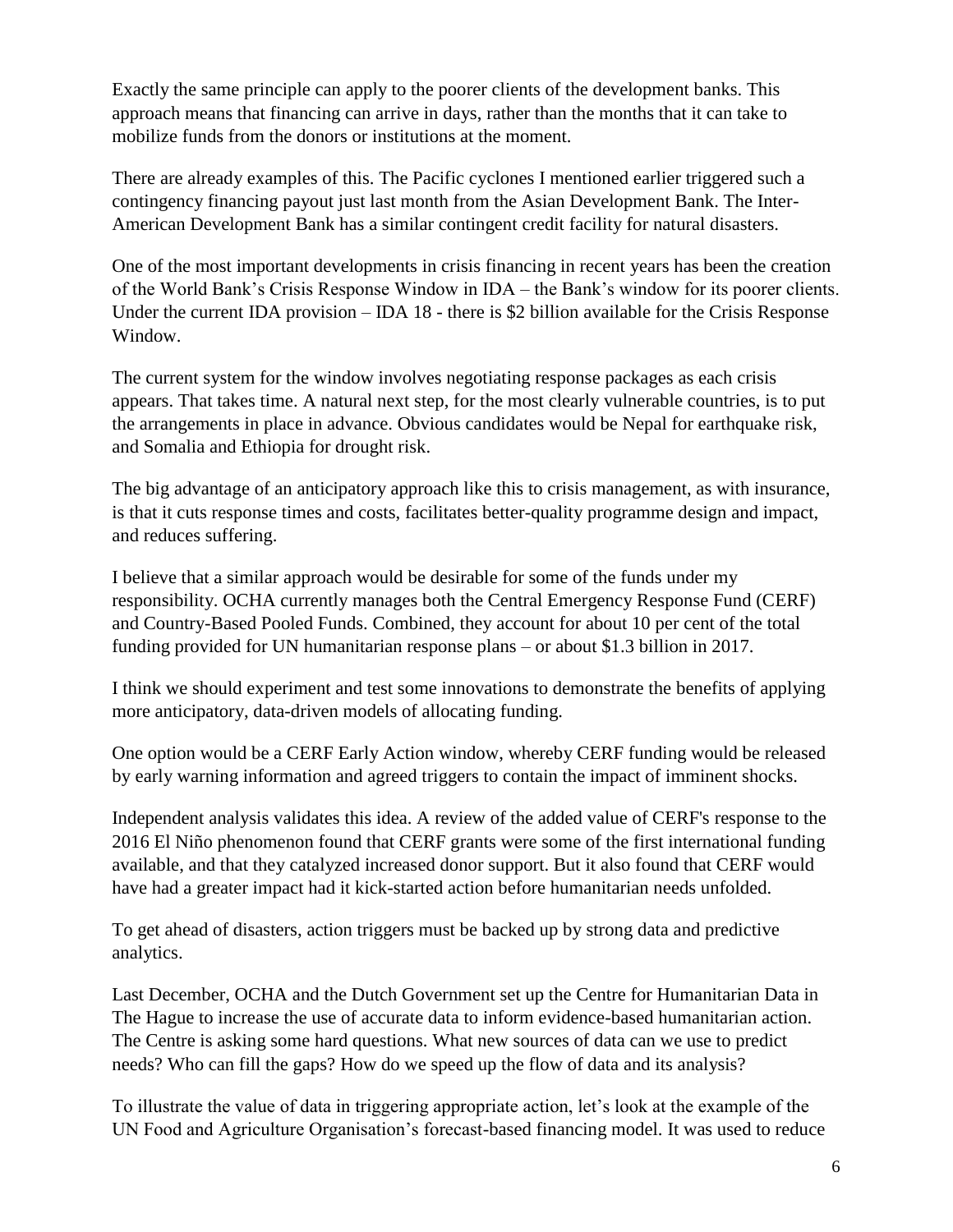the impact of severe drought on pastoralists in Ethiopia, Kenya and Somalia in late 2016. Response triggers were based on the analysis of lots of socio-economic, health and climate indicators. Things like data on milk production, stunting rates in children, pasture coverage and soil moisture levels.

An impact study of the intervention showed that for every \$1 FAO invested in the project to keep livestock healthy, pastoralist households received a cash benefit of \$3.50. The World Food Programme has a similar forecast-based quick response model.

But predictive analytics can also be drawn from unexpected places. Some reporting from Somalia suggests that when a community is on the brink of food insecurity, mobile phone data usage is one of the first things to decline. This strong correlation means that we should be able to use data from mobile phone companies to predict when we need to scale up social safety nets for vulnerable communities.

These evidenced-based, trigger-propelled, anticipatory financing models, when put together, and scaled up, can start to change the mind-set of decision-makers across the international community.

Clearly, it would be much better and cheaper to act based on rational data triggers, rather than the emotional pull of annual and flash appeals, which tend to have their biggest effect only when enormous suffering is already on display.

I know that others, like a collaboration between the German government and the International Federation of the Red Cross and Red Crescent are exploring other possibilities for forecast based financing. I greatly welcome that. I am sure this is one of the most promising areas for further innovation.

Third, beyond pure insurance models, and contingency financing models in the multilateral system, we should explore other forms of risk sharing with the private sector.

Possible solutions come in the form of a range of market-based instruments including social impact bonds, guarantees and other initiatives which tap into the global capital markets.

Since the Ebola Crisis, for example, the World Bank has developed a Pandemic Financing Facility, in conjunction with Swiss Re and Munich Re. One element is the launch of pandemic bonds to support an emergency financing facility, which will surge funds to developing countries facing the risk of a pandemic. This not only marks the first time World Bank bonds will be used to finance an effort against infectious diseases, but also the first time that risk in low-income countries is being transferred to the financial markets.

Similarly, the International Committee of the Red Cross has launched a humanitarian impact bond through which donors put money up front and investors are reimbursed only once the results have been delivered. In this case, the funding will support three physical rehabilitation centres in Nigeria, Mali and the Congo over a five-year period.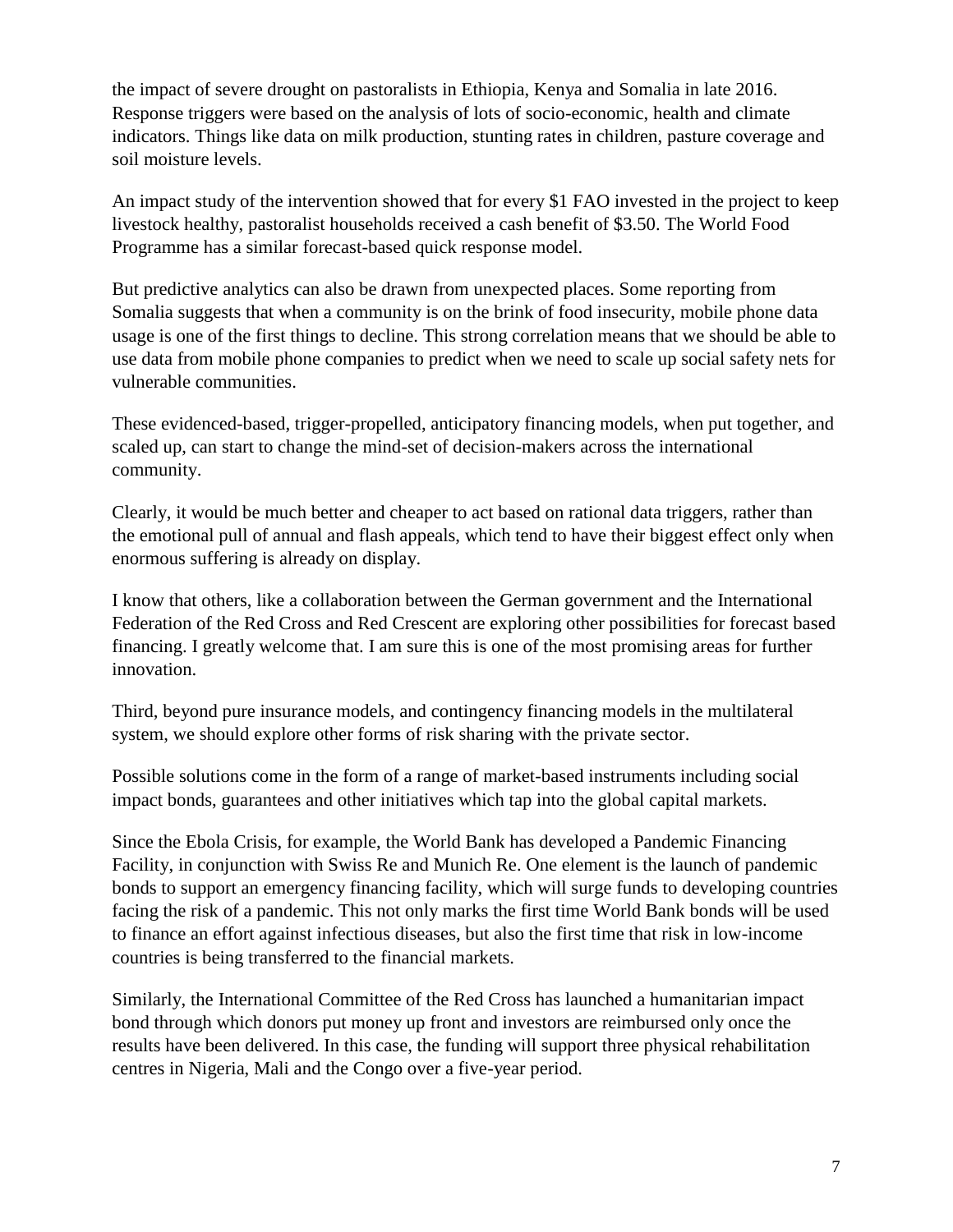These kinds of schemes could also enable Governments to provide increased services to help people rebuild their lives and shift the focus onto implementation quality, which is too often neglected.

Likewise, the International Finance Facility has turned donor pledges into bonds sold in the capital markets to procure the Ebola vaccine in advance of a future Ebola outbreak.

In a similar approach, Gordon Brown has launched an International Finance Facility for Education in Emergencies, as a partnership between developing countries, international finance institutions and public and private donors to mobilize additional financial resources. Donors would provide guarantees to allow the World Bank and regional banks to borrow money for education, which is then turned into loans and grants to finance educational activities.

This is particularly attractive as a way of ensuring that generations of children whose countries are caught up in conflict do not forever lose the chance of an education. That would not just be an unacceptable tragedy for them, but also a social, economic and political disaster for their countries.

Some of these ideas will probably prove to have more mileage than others. One thing it is important to do for all of them is to analyse and catalogue the experience. And to identify the models with the most promise and potential for scale up and replication.

The fourth thing we need to do is to promote development which builds resilience against crises, and design humanitarian interventions in a way which secures greater development co-benefits.

Humanitarian agencies currently spend too much effort easing symptoms in a palliative mode, rather than operating in a way that contributes to solutions as well as relieving suffering.

One of the reasons food security has improved in dozens of countries in recent decades, and famine has become much rarer, is that even many of the poorest countries have established safety net schemes which guarantee people entitlements to food or income when their crops fail or their animals die.

Often set up with international support, such schemes have the potential to be scaled up and down as harvests fail or succeed. Productive safety net schemes – which contribute to development goals as well as saving lives - are in place in Bangladesh, Ethiopia, Kenya and many other countries.

Humanitarian organizations need to find ways to link into these safety net schemes to ensure they can be scaled up quickly when drought or other shocks threaten large numbers of people.

Modern technology used for identification, like biometric data, combined with new secure means of recording transactions and transferring cash, like the blockchain, are creating new ways of getting help to people even in the most insecure environments.

UNHCR, the refugee agency, and UNICEF are exploring the potential uses of the blockchain in their innovation teams.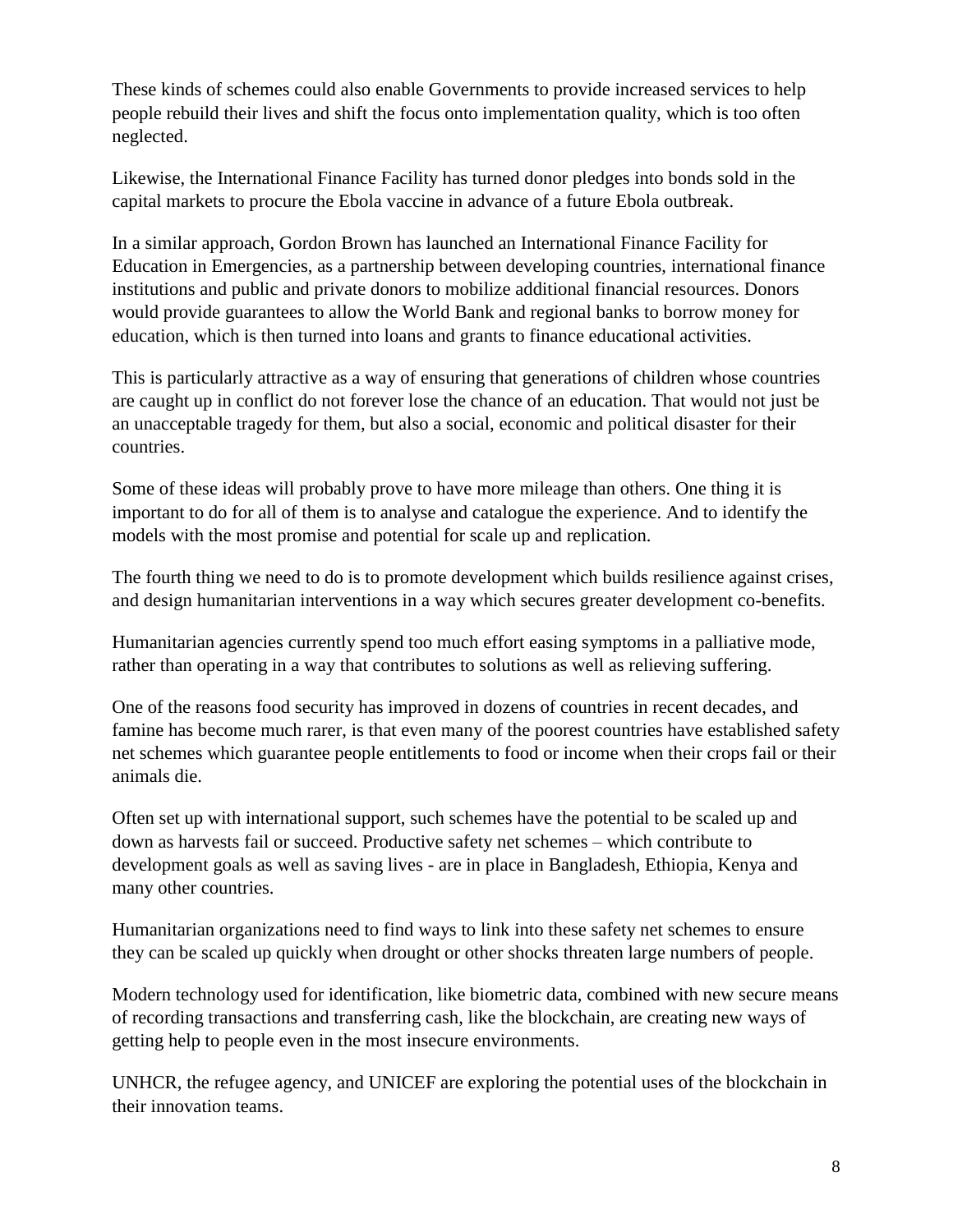The average conflict now lasts twice as long as in 1990. In six countries we have had annual UN appeals for 13 years in a row.

In other words, responses to crises which we know will be long lasting are still financed as though they are short term problems.

To over simplify the issue a bit, rather than expensively trucking water around drought-prone parts of the Horn of Africa, it would be much better to support longer term efforts to improve water resource management systems including boreholes, irrigation systems and droughtresistance seeds.

And rather than simply providing food and shelter to displaced people in camps for years in succession, it would be better to invest in solutions, including through the provision of access to land and housing, and to jobs and schools.

These solutions require the right mix and sequencing of humanitarian and longer-term recovery and development financing.

Such approaches are gaining traction across the world. But financial siloes still prevail between the international development and humanitarian finance systems. There is scope for much more join up, and that is something we are working on as part of the UN Secretary General's development system reforms. Last month, Achim Steiner, who runs the UN Development Programme, and I went to Somalia and Ethiopia, where we saw some excellent examples of good practice.

There is also a good deal we still need to do to make the existing humanitarian financing system more efficient and more effective. That is my fifth proposition.

We have made progress.

Fifty donors and aid agencies have signed up to the Grand Bargain, which came out of the High-Level Panel on Humanitarian Financing, and the World Humanitarian Summit in Istanbul in 2016.

It aims to make humanitarian aid more flexible, transparent, effective, and better-suited to people's needs.

We have seen significant progress since then. There has been a scale-up of multi-year and unearmarked funding by several of the largest donors.

There is greater commitment to cash programming, which studies consistently determine to be better up to 50 per cent better value than in-kind aid, as well as supporting local markets and empowering recipients.

There is much more use of local organizations, who we know are often the first responders. In 2017, nearly a quarter of the money we raised for OCHAs Country-Based Pooled Funds went directly to national NGOs, making them the largest source of directly accessible funding for these organizations.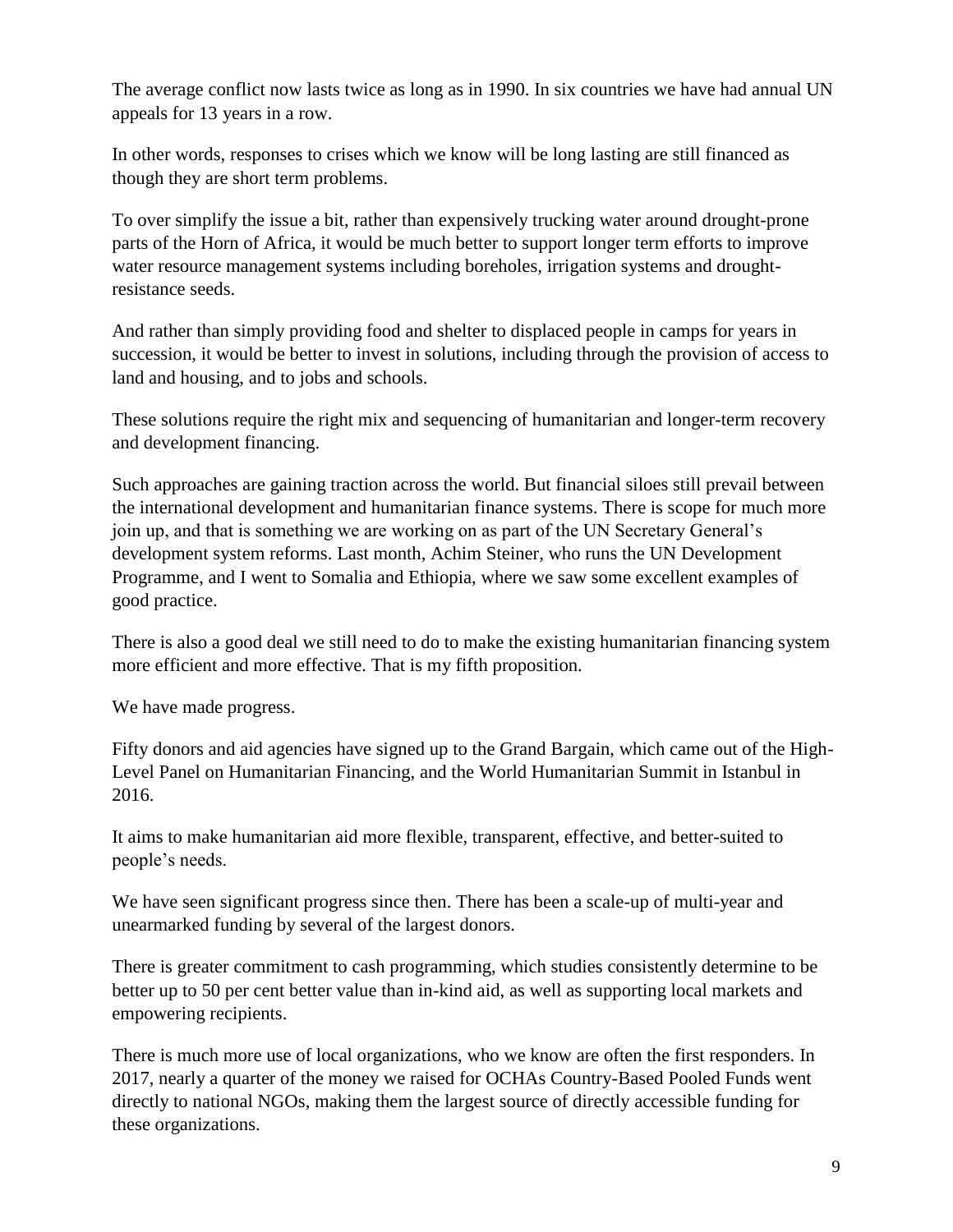We in the response agencies also take our duty to be efficient very seriously. We know that every dollar spent on unnecessary or inefficient overhead is another child not getting a meal or another baby not getting a life-saving vaccination. The International Organisation for Migration, under the leadership of Bill Swing, are global leaders in this area, and it is something my peers and I are all committed to.

There is more to do on all of these issues. And the multilateral humanitarian system is still too reliant on too few donors.

Sixty-five per cent of the money we raised in UN-coordinated humanitarian appeals in 2016 came from just five donors.

The World Humanitarian Summit emphasised the potential contribution of Islamic social financing instruments.

Business leader Badr Jafar is identifying ways in which Islamic philanthropy – estimated to amount to between \$250 billion and \$1 trillion each year - can be channeled through more coordinated systems. We are keen to support such initiatives.

Sixth and finally, we need to aggregate, analyse and share the findings from pilots and experiments so we learn what works best in different scenarios.

One of my predecessors commented recently that there has been more innovation in humanitarian funding in the last two years than in the previous 38.

Knowledge on new approaches is starting to be shared, but we need to scale up and connect findings from the numerous schemes now being looked at or tested. A strong evidence base is essential to make sure we focus on the best ideas, not just the newest ones. We do need to learn by doing, but it is essential that the lessons are spread as they become clear.

As a convener, a coordinator, and a large-scale resource mobiliser, OCHA has a role to play here. We are keen to build up our research and knowledge sharing capacity to foster better lesson learning.

As part of our recent restructuring, we have established in my office a new humanitarian financing Division. We aim both to improve the efficiency and effectiveness of the financing tools that are already in play, and to contribute to helping inform and shape a financing system that is more fit for the future.

All of these activities will require us to build our financial skills, including by hiring more finance professionals, economists, data analysts and statisticians, as well as people with experience in banking, insurance and development finance institutions.

If we do that, I believe we can play a pivotal role in creating a more nimble, flexible, solutionsdriven sector in the years to come.

The future of humanitarian financing is now, and there is no doubt that we will continue to see a lot of exiting innovations.